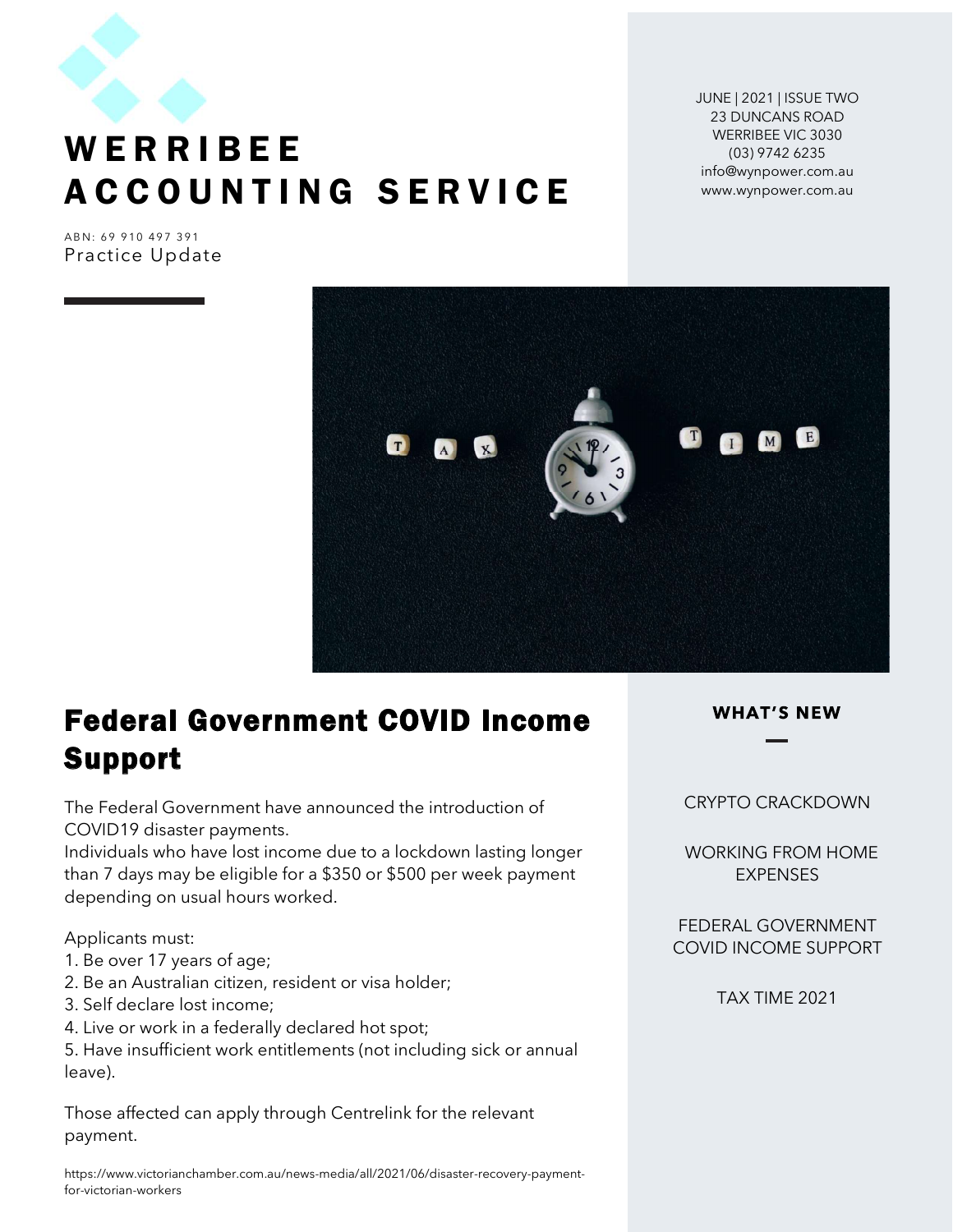# Crackdown on Cryptocurrency Traders

The ATO have expressed concern over the way taxpayers believe capital gains are applied to cryptocurrency trading.

They have reiterated that capital gains on cryptocurrency is similar to the treatment of shares. When cryptocurrencies are bought, sold, traded or even exchanged for another cryptocurrency, capital gains tax ('CGT') may apply and must be declared on the tax payers income tax return.

Datamatching to see where currencies are interacting with banks, financial institutions and crypto online exchanges is being used to ensure that tax payers are accurately reporting their trading to the ATO.

A CGT discount may be available to tax payers who have held their currencies for at least 12 months.

https://www.ato.gov.au/Media-centre/Media-releases/Cryptocurrency-under-themicroscope-this-tax-time/



### Tax Time 2021

The end of the financial year is fast approaching and we at Werribee Accounting Service are working diligently to prepare.

Appointments for preparation of 2021 Income Tax Returns will be open for booking from Monday 28 June 2021.

We understand this is a difficult and ever changing time and as such we offer a number of options for your appointment including face to face, Zoom and telephone consultations.

### Victorian Circuit Breaker Grants



The Victoria Government have introduced a round of grants available to assist with expenses during the recent circuit breaker lockdown.

Two grants, the **Business Costs** Assistance Program and the Licensed Hospitality Venue Fund 2021 are open until 24 June 2021.

The Business Costs Assistance

**Program** offers payments of \$2,500 or \$5,000 to Victorian businesses operating in an eligible sector who have direct losses as a result of the lockdown. Businesses must have an annual payroll of up to \$10 million, be registered for GST, hold a valid ABN and be registered with a federal or State regulator.

The Licensed Hospitality Venue

Fund 2021 offers payments of \$3,500 or \$7,000 eligible liquor licensees operating a restaurant, hotel, café, pub, bar, club, or reception centre that is registered to serve food and alcohol. Applicants must also provide a Class 2 or 3 Service Sector Certificate of Registration, be registered for GST, hold a valid ABN and be registered with a federal or State regulator.

Applications can be made via the Business Victoria Webpage.

Business Victoria - Circuit Breaker Business Support Package